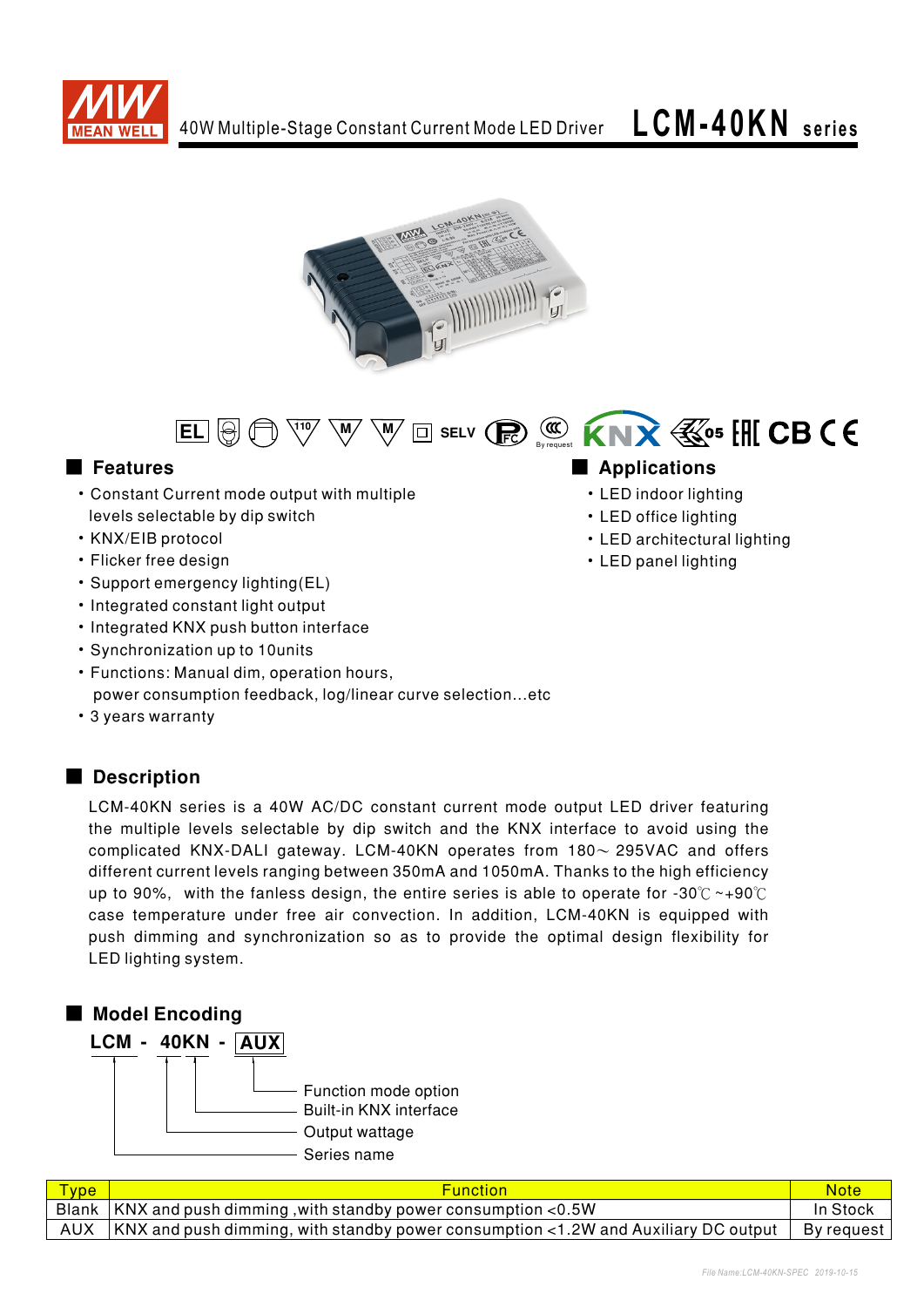

## **SPECIFICATION**

| <b>MODEL</b>        |                                                                                                                                                                                                                                                                                                                                                                                                                                                                                                                                                                                                      | $LCM-40KN-$                                                                                                        |                                                                                                           |           |                                                                            |           |           |  |  |  |  |  |
|---------------------|------------------------------------------------------------------------------------------------------------------------------------------------------------------------------------------------------------------------------------------------------------------------------------------------------------------------------------------------------------------------------------------------------------------------------------------------------------------------------------------------------------------------------------------------------------------------------------------------------|--------------------------------------------------------------------------------------------------------------------|-----------------------------------------------------------------------------------------------------------|-----------|----------------------------------------------------------------------------|-----------|-----------|--|--|--|--|--|
|                     |                                                                                                                                                                                                                                                                                                                                                                                                                                                                                                                                                                                                      | Current level selectable via DIP switch, please refer to"DIP SWITCH TABLE" section                                 |                                                                                                           |           |                                                                            |           |           |  |  |  |  |  |
|                     | <b>CURRENT LEVEL</b>                                                                                                                                                                                                                                                                                                                                                                                                                                                                                                                                                                                 | 350mA                                                                                                              | 500mA                                                                                                     | 600mA     | 700mA(default)                                                             | 900mA     | 1050mA    |  |  |  |  |  |
| <b>OUTPUT</b>       | <b>RATED POWER</b>                                                                                                                                                                                                                                                                                                                                                                                                                                                                                                                                                                                   | 42W                                                                                                                |                                                                                                           |           |                                                                            |           |           |  |  |  |  |  |
|                     | DC VOLTAGE RANGE                                                                                                                                                                                                                                                                                                                                                                                                                                                                                                                                                                                     | $2 - 100V$                                                                                                         | $2 - 80V$                                                                                                 | $2 - 67V$ | $2 - 57V$                                                                  | $2 - 45V$ | $2 - 40V$ |  |  |  |  |  |
|                     | <b>OPEN CIRCUIT VOLTAGE (max.)</b>                                                                                                                                                                                                                                                                                                                                                                                                                                                                                                                                                                   | 110V                                                                                                               |                                                                                                           |           | 65V                                                                        |           |           |  |  |  |  |  |
|                     | <b>CURRENT RIPPLE</b><br>Note.5                                                                                                                                                                                                                                                                                                                                                                                                                                                                                                                                                                      |                                                                                                                    | 5.0% max. @rated current                                                                                  |           |                                                                            |           |           |  |  |  |  |  |
|                     | <b>CURRENT TOLERANCE</b>                                                                                                                                                                                                                                                                                                                                                                                                                                                                                                                                                                             | ±5%                                                                                                                |                                                                                                           |           |                                                                            |           |           |  |  |  |  |  |
|                     | <b>AUXILIARY DC OUTPUT</b>                                                                                                                                                                                                                                                                                                                                                                                                                                                                                                                                                                           | Nominal 12V(deviation 11.4~12.6V)@50mA for AUX-Type only                                                           |                                                                                                           |           |                                                                            |           |           |  |  |  |  |  |
|                     | <b>SETUP TIME</b><br>Note.3                                                                                                                                                                                                                                                                                                                                                                                                                                                                                                                                                                          | 500ms / 230VAC                                                                                                     |                                                                                                           |           |                                                                            |           |           |  |  |  |  |  |
|                     | <b>VOLTAGE RANGE</b><br>Note.2                                                                                                                                                                                                                                                                                                                                                                                                                                                                                                                                                                       | $180 - 295$ VAC                                                                                                    | $220 - 417$ VDC<br>(Please refer to "STATIC CHARACTERISTIC" section)                                      |           |                                                                            |           |           |  |  |  |  |  |
|                     | <b>FREQUENCY RANGE</b>                                                                                                                                                                                                                                                                                                                                                                                                                                                                                                                                                                               | $47 - 63$ Hz                                                                                                       |                                                                                                           |           |                                                                            |           |           |  |  |  |  |  |
|                     |                                                                                                                                                                                                                                                                                                                                                                                                                                                                                                                                                                                                      |                                                                                                                    |                                                                                                           |           |                                                                            |           |           |  |  |  |  |  |
|                     | <b>POWER FACTOR (Typ.)</b>                                                                                                                                                                                                                                                                                                                                                                                                                                                                                                                                                                           |                                                                                                                    | PF≥0.975/230VAC, PF≥0.95/277VAC@full load<br>(Please refer to "POWER FACTOR (PF) CHARACTERISTIC" section) |           |                                                                            |           |           |  |  |  |  |  |
|                     | TOTAL HARMONIC DISTORTION                                                                                                                                                                                                                                                                                                                                                                                                                                                                                                                                                                            |                                                                                                                    | THD< 20%(@load≧75%)<br>(Please refer to "TOTAL HARMONIC DISTORTION(THD)" section)                         |           |                                                                            |           |           |  |  |  |  |  |
| <b>INPUT</b>        | <b>EFFICIENCY (Typ.)</b><br>Note.4                                                                                                                                                                                                                                                                                                                                                                                                                                                                                                                                                                   | 90%                                                                                                                |                                                                                                           |           |                                                                            |           |           |  |  |  |  |  |
|                     | <b>AC CURRENT (Typ.)</b>                                                                                                                                                                                                                                                                                                                                                                                                                                                                                                                                                                             | 0.23A/230VAC                                                                                                       |                                                                                                           |           |                                                                            |           |           |  |  |  |  |  |
|                     | <b>INRUSH CURRENT (Typ.)</b>                                                                                                                                                                                                                                                                                                                                                                                                                                                                                                                                                                         |                                                                                                                    |                                                                                                           |           | COLD START 20A(twidth=310µs measured at 50% Ipeak) at 230VAC; Per NEMA 410 |           |           |  |  |  |  |  |
|                     | MAX. No. of PSUs on 16A<br><b>CIRCUIT BREAKER</b>                                                                                                                                                                                                                                                                                                                                                                                                                                                                                                                                                    |                                                                                                                    | 21 units (circuit breaker of type B) / 35 units (circuit breaker of type C) at 230VAC                     |           |                                                                            |           |           |  |  |  |  |  |
|                     | <b>LEAKAGE CURRENT</b>                                                                                                                                                                                                                                                                                                                                                                                                                                                                                                                                                                               | <0.5mA/240VAC                                                                                                      |                                                                                                           |           |                                                                            |           |           |  |  |  |  |  |
|                     | <b>STANDBY POWER</b><br><b>CONSUMPTION Note.6</b>                                                                                                                                                                                                                                                                                                                                                                                                                                                                                                                                                    |                                                                                                                    | <0.5W for Blank-Type, <1.2W for AUX-Type                                                                  |           |                                                                            |           |           |  |  |  |  |  |
|                     | <b>SHORT CIRCUIT</b>                                                                                                                                                                                                                                                                                                                                                                                                                                                                                                                                                                                 | Constant current limiting, recovers automatically after fault condition is removed                                 |                                                                                                           |           |                                                                            |           |           |  |  |  |  |  |
|                     | <b>OVER VOLTAGE</b>                                                                                                                                                                                                                                                                                                                                                                                                                                                                                                                                                                                  | $110 - 130V$                                                                                                       | Shutdown o/p voltage, re-power on to recover                                                              |           |                                                                            |           |           |  |  |  |  |  |
| <b>PROTECTION</b>   |                                                                                                                                                                                                                                                                                                                                                                                                                                                                                                                                                                                                      |                                                                                                                    |                                                                                                           |           |                                                                            |           |           |  |  |  |  |  |
|                     | <b>OVER TEMPERATURE</b>                                                                                                                                                                                                                                                                                                                                                                                                                                                                                                                                                                              |                                                                                                                    | Shutdown o/p voltage, re-power on to recover                                                              |           |                                                                            |           |           |  |  |  |  |  |
|                     | <b>DIMMING</b>                                                                                                                                                                                                                                                                                                                                                                                                                                                                                                                                                                                       | Please refer to "DIMMING OPERATION" section                                                                        |                                                                                                           |           |                                                                            |           |           |  |  |  |  |  |
| <b>FUNCTION</b>     | <b>SYNCHRONIZATION</b>                                                                                                                                                                                                                                                                                                                                                                                                                                                                                                                                                                               |                                                                                                                    | Please refer to "SYNCHRONIZATION OPERATION" section                                                       |           |                                                                            |           |           |  |  |  |  |  |
|                     | <b>TEMP. COMPENSATION</b>                                                                                                                                                                                                                                                                                                                                                                                                                                                                                                                                                                            |                                                                                                                    | By external NTC, please refer to "TEMPERATURE COMPENSATION OPERATION" section                             |           |                                                                            |           |           |  |  |  |  |  |
|                     | <b>WORKING TEMP.</b>                                                                                                                                                                                                                                                                                                                                                                                                                                                                                                                                                                                 |                                                                                                                    | Tcase=-30 ~ +90°C (Please refer to "OUTPUT LOAD vs TEMPERATURE" section)                                  |           |                                                                            |           |           |  |  |  |  |  |
|                     | <b>MAX. CASE TEMP.</b>                                                                                                                                                                                                                                                                                                                                                                                                                                                                                                                                                                               | Tcase=+90 $\degree$ C                                                                                              |                                                                                                           |           |                                                                            |           |           |  |  |  |  |  |
| <b>ENVIRONMENT</b>  | <b>WORKING HUMIDITY</b>                                                                                                                                                                                                                                                                                                                                                                                                                                                                                                                                                                              | 20 ~ 90% RH non-condensing                                                                                         |                                                                                                           |           |                                                                            |           |           |  |  |  |  |  |
|                     | <b>STORAGE TEMP., HUMIDITY</b>                                                                                                                                                                                                                                                                                                                                                                                                                                                                                                                                                                       | $-40 \sim +80^{\circ}$ C, 10 ~ 95% RH                                                                              |                                                                                                           |           |                                                                            |           |           |  |  |  |  |  |
|                     | <b>TEMP. COEFFICIENT</b>                                                                                                                                                                                                                                                                                                                                                                                                                                                                                                                                                                             | $\pm 0.03\%$ (°C (0 ~ 50°C)                                                                                        |                                                                                                           |           |                                                                            |           |           |  |  |  |  |  |
|                     | <b>VIBRATION</b>                                                                                                                                                                                                                                                                                                                                                                                                                                                                                                                                                                                     | 10 $\sim$ 500Hz, 2G 10min./1cycle, period for 60min. each along X, Y, Z axes                                       |                                                                                                           |           |                                                                            |           |           |  |  |  |  |  |
|                     | <b>SAFETY STANDARDS</b>                                                                                                                                                                                                                                                                                                                                                                                                                                                                                                                                                                              | ENEC EN61347-1, EN61347-2-13, EN62384 independent, EAC TP TC 004 approved, GB19510.14 and GB19510.1(by request)    |                                                                                                           |           |                                                                            |           |           |  |  |  |  |  |
|                     | <b>KNX STANDARDS</b>                                                                                                                                                                                                                                                                                                                                                                                                                                                                                                                                                                                 | Certified protocol                                                                                                 |                                                                                                           |           |                                                                            |           |           |  |  |  |  |  |
| <b>SAFETY &amp;</b> | <b>WITHSTAND VOLTAGE</b>                                                                                                                                                                                                                                                                                                                                                                                                                                                                                                                                                                             | I/P-O/P:3.75KVAC                                                                                                   |                                                                                                           |           |                                                                            |           |           |  |  |  |  |  |
| <b>EMC</b>          | <b>ISOLATION RESISTANCE</b>                                                                                                                                                                                                                                                                                                                                                                                                                                                                                                                                                                          | I/P-O/P:>100M Ohms / 500VDC / 25℃ / 70% RH                                                                         |                                                                                                           |           |                                                                            |           |           |  |  |  |  |  |
|                     | <b>EMC EMISSION Note.7</b>                                                                                                                                                                                                                                                                                                                                                                                                                                                                                                                                                                           | Compliance to EN55015, EN61000-3-2 Class C(@load ≥40%); EN61000-3-3; GB17625.1,GB17743, EAC TP TC 020              |                                                                                                           |           |                                                                            |           |           |  |  |  |  |  |
|                     | <b>EMC IMMUNITY</b>                                                                                                                                                                                                                                                                                                                                                                                                                                                                                                                                                                                  | Compliance to EN61000-4-2,3,4,5,6,8,11, EN61547, light industry level(surge immunity Line-Line 2KV), EAC TP TC 020 |                                                                                                           |           |                                                                            |           |           |  |  |  |  |  |
|                     | <b>MTBF</b>                                                                                                                                                                                                                                                                                                                                                                                                                                                                                                                                                                                          | 193.6K hrs min.                                                                                                    | MIL-HDBK-217F (25 $\degree$ C)                                                                            |           |                                                                            |           |           |  |  |  |  |  |
| <b>OTHERS</b>       | <b>DIMENSION</b>                                                                                                                                                                                                                                                                                                                                                                                                                                                                                                                                                                                     | 123.5*81.5*23mm (L*W*H)                                                                                            |                                                                                                           |           |                                                                            |           |           |  |  |  |  |  |
|                     | <b>PACKING</b>                                                                                                                                                                                                                                                                                                                                                                                                                                                                                                                                                                                       | 0.24Kg; 54pcs/15Kg/1.12CUFT                                                                                        |                                                                                                           |           |                                                                            |           |           |  |  |  |  |  |
| <b>NOTE</b>         | 1. All parameters NOT specially mentioned are measured at 230VAC input, rated current and 25°C of ambient temperature.<br>2. De-rating may be needed under low input voltages. Please refer to "STATIC CHARACTERISTIC" sections for details.<br>3. Length of set up time is measured at first cold start. Turning ON/OFF the driver may lead to increase of the set up time.<br>4. Efficiency is measured at 500mA/80V output set by DIP switch.<br>5. Current ripple is measured 50%~100% of maximum voltage under rated power delivery.<br>6. Standby power consumption is measured at 180~230VAC. |                                                                                                                    |                                                                                                           |           |                                                                            |           |           |  |  |  |  |  |
|                     | 7. The driver is considered as a component that will be operated in combination with final equipment. Since EMC performance will be affected by the<br>complete installation, the final equipment manufacturers must re-qualify EMC Directive on the complete installation again.                                                                                                                                                                                                                                                                                                                    |                                                                                                                    |                                                                                                           |           |                                                                            |           |           |  |  |  |  |  |
|                     | 8. The ambient temperature derating of 3.5°C/1000m with fanless models and of 5°C/1000m with fan models for operating altitude higher than 2000m(6500ft).                                                                                                                                                                                                                                                                                                                                                                                                                                            |                                                                                                                    |                                                                                                           |           |                                                                            |           |           |  |  |  |  |  |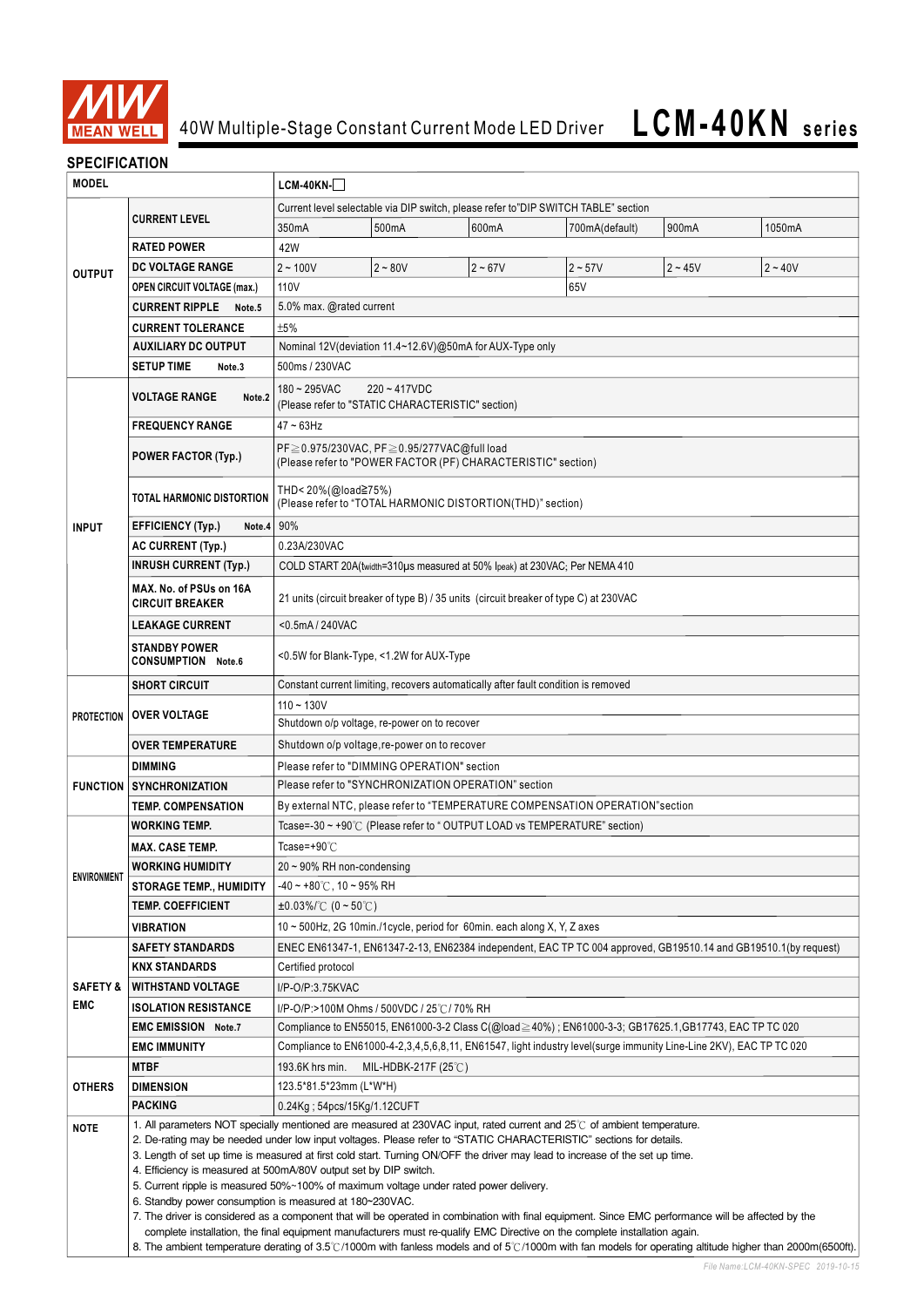

40W Multiple-Stage Constant Current Mode LED Driver

# **LCM-40KN se ries**

### **BLOCK DIAGRAM** PFC fosc : 60KHz PWM fosc : 80KHz  $\circ$  +12Vaux RECTIFIERS (optional) JJ RECTIFIERS EMI FILTER POWER CLC PFC  $\circ$  +V I/P & SWITCHING &<br>RECTIFIERS CIRCUIT  $\sim$  -V **FILTER** MCU<sub>C</sub> KNX+ CURRENT LIMIT O.L.P. DETECTION PFC PWM **CIRCUIT** CONTROL CONTROL O.T.P. O.V.P.

## **DIP SWITCH TABLE**

LCM-40KN is a multiple-stage constant current driver, selection of output current through DIP switch is exhibited below.

| DIP S.W.<br>lo         | 1  | 2  | 3         | 4         | 5         | 6         | Max. LED voltage |
|------------------------|----|----|-----------|-----------|-----------|-----------|------------------|
| 350mA                  |    |    |           |           |           |           | 100V             |
| 500mA                  | ON |    |           |           |           |           | 80V              |
| 600mA                  | ON | ON |           |           |           |           | 67V              |
| 700mA(factory default) | ON | ON | ON        |           |           | <b>ON</b> | 57V              |
| 900mA                  | ON | ON | ON        | ON        | ----      | ON        | 45V              |
| 1050mA                 | ON | ΟN | <b>ON</b> | <b>ON</b> | <b>ON</b> | ON        | 40V              |

More current options through DIP switch are exhibited below.

| DIP S.W.<br>lo     | 1    | $\overline{2}$ | 3    | 4  | 5              | 6         | Max. LED voltage |
|--------------------|------|----------------|------|----|----------------|-----------|------------------|
| 450mA              | ---- | ON             |      |    |                |           | <b>78V</b>       |
| 550 <sub>m</sub> A |      |                |      | ON |                |           | 73V              |
| 650mA              | ON   |                |      |    | ON             |           | 62V              |
| 750mA              | ON   | ON             |      |    | <b>ON</b>      | <b>ON</b> | 53V              |
| 800mA              | ON   | ON             |      | ON | ----           | ON        | 50V              |
| 850mA              | ON   | ON             | ON   |    | 0 <sub>N</sub> | ON        | 47 <sub>V</sub>  |
| 950mA              | ON   | ON             | ---- | ON | ON             | ON        | 42V              |

Note: The max. LED voltage connected at the output should be always less than the table above.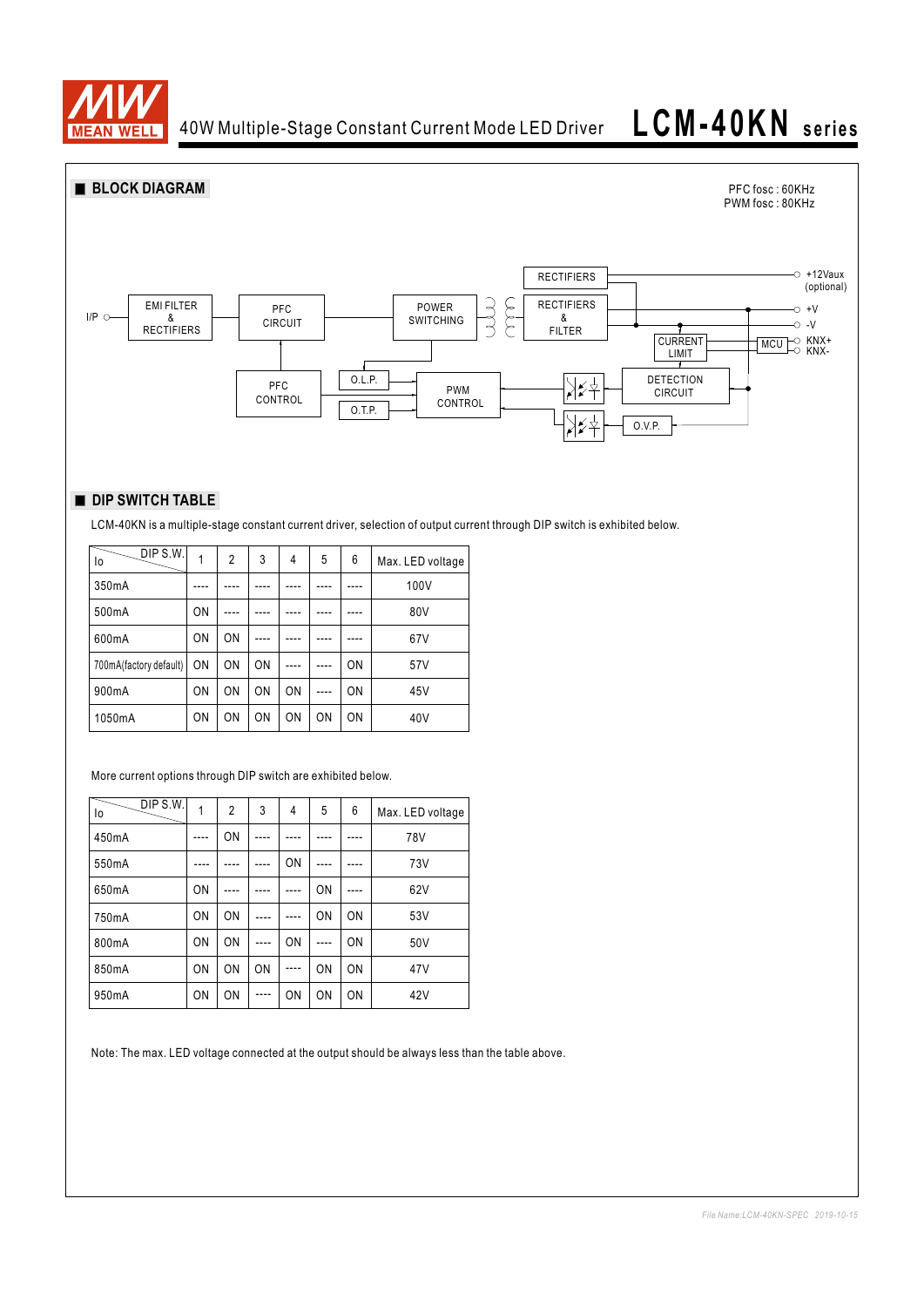

## **DIMMING OPERATION**

### ※ **KNX interface**

- ‧ Apply KNX Bus cable between KNX+ and KNX-
- ‧The application program(database) can be downloaded via Online Catalogs from ETS or via http://www.meanwell.com/productCatalog.aspx

| <b>Parametrization options</b> | <b>Description</b>                                                                                                                                                                                                               |
|--------------------------------|----------------------------------------------------------------------------------------------------------------------------------------------------------------------------------------------------------------------------------|
| Switch functions               | • Turn on brightness<br>• Dimming speed for turn on/off<br>• Switch telegram and status<br>· Switch on/off delay                                                                                                                 |
| Dimming                        | • Dimming speed for 0~100%<br>• Allow switch on via relative dimming<br>• Push dimming with AC inut port<br>• Block object for push dimming                                                                                      |
| <b>Brightness value</b>        | • Dimming speed for transition brightness values<br>• Permit set switch on and off brightness via value<br>• Brightness value and status                                                                                         |
| Fault message                  | • Lamp fault<br>• AC/DC input monitor fault messages                                                                                                                                                                             |
| Other functions                | • Reaction on KNX voltage failure/recovery<br>· Power-On level<br>• Dimming curve select(linear/log)<br>• Synchronous dimming output<br>· Block function(Block1&Block2)<br>· Staircase lighting function(multi-stage switch-off) |
| General function               | • Cyclic monitoring telegram (In operation)                                                                                                                                                                                      |
| 8 Scenes                       | • Recall and save via KNX with 8-bit telegram                                                                                                                                                                                    |
| Operating hours & CLO          | • Operating hours counter<br>• Constant light out(5 scheduled divisions)                                                                                                                                                         |
| Power consumption feedback     | • Power consumption report                                                                                                                                                                                                       |

## ※ **CONSTANT LIGHT OUTPUT**

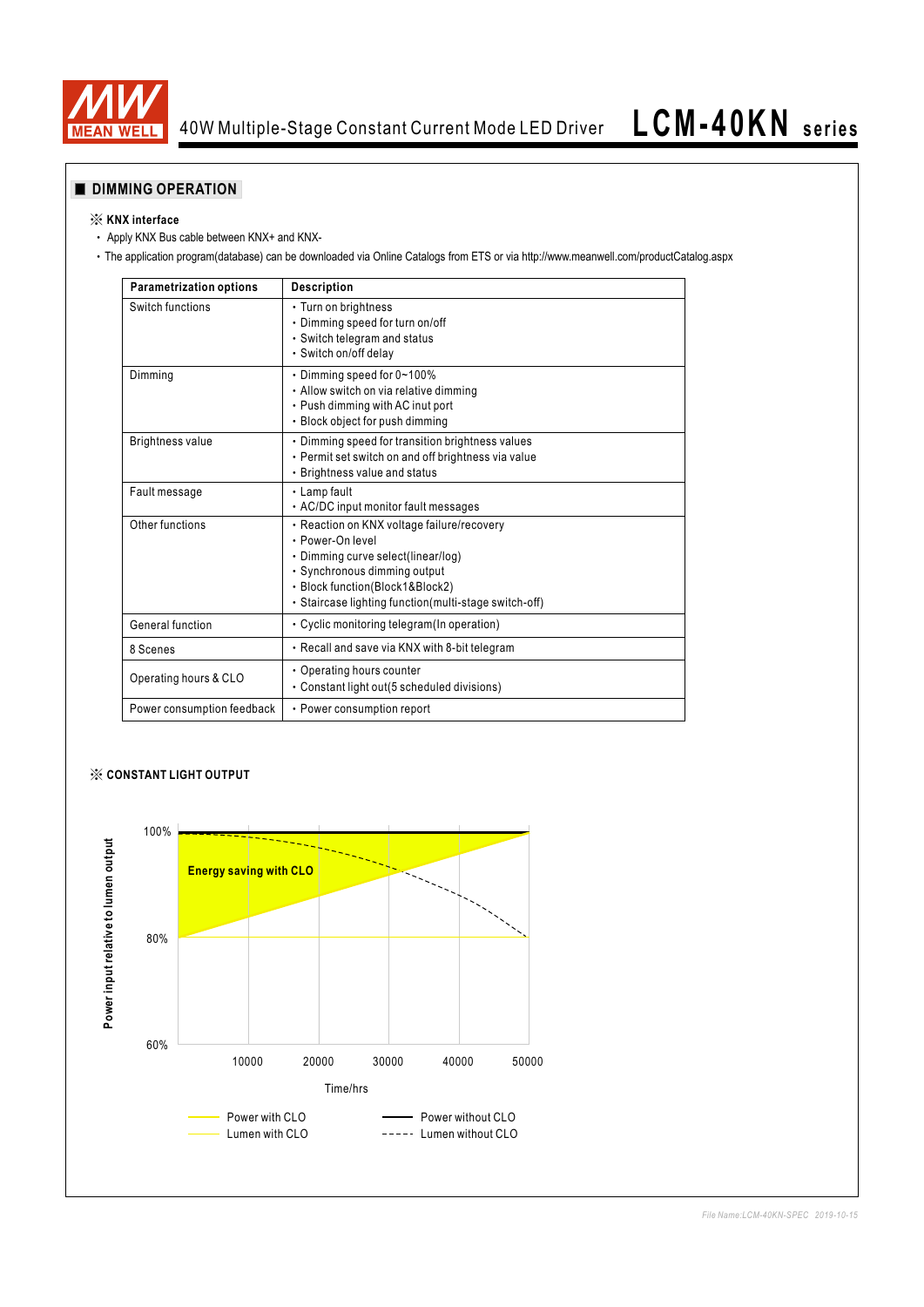



◎ **PUSH dimming**



- ‧KNX bus need to be connected when using PUSH Dimming
- ‧The detailed function of PUSH dimming, please refer to the database.
- ‧The maximum length of the cable between the push button and driver is 20 meters.
- ‧The mechanical push button can be connected only between the PUSH terminal, as displayed in the diagram, and AC/L (in brown or black); it will lead to short circuit if it is connected to AC/N.
- ‧In case the PUSH dimming is set locally, up to 10 drivers can perform the PUSH dimming at the same time when utilizing one common push button.
- ‧In case the PUSH dimming is set independently via ETS, the number of drivers is done through group address and determined by the ETS project designer.

### ◎ **AC/DC input monitor**



- ‧KNX bus need to be connected when using AC/DC input monitor
- ‧The detailed function of AC/DC input monitor(emergency lighting), please refer to the database and instruction manual.

## **SYNCHRONIZATION OPERATION**

- ‧Synchronization up to 10 drivers (1 master + 9 slaves)
- ‧Dimming operating range : 6%~100%
- ‧Sync cable length : < 5m
- ‧Sync cable type : Flat cable
- Sync cable cross section area :  $22 24$  AWG (0.2~0.3mm<sup>2</sup>)



NOTE: Min. Dimming operating range depends on database setting.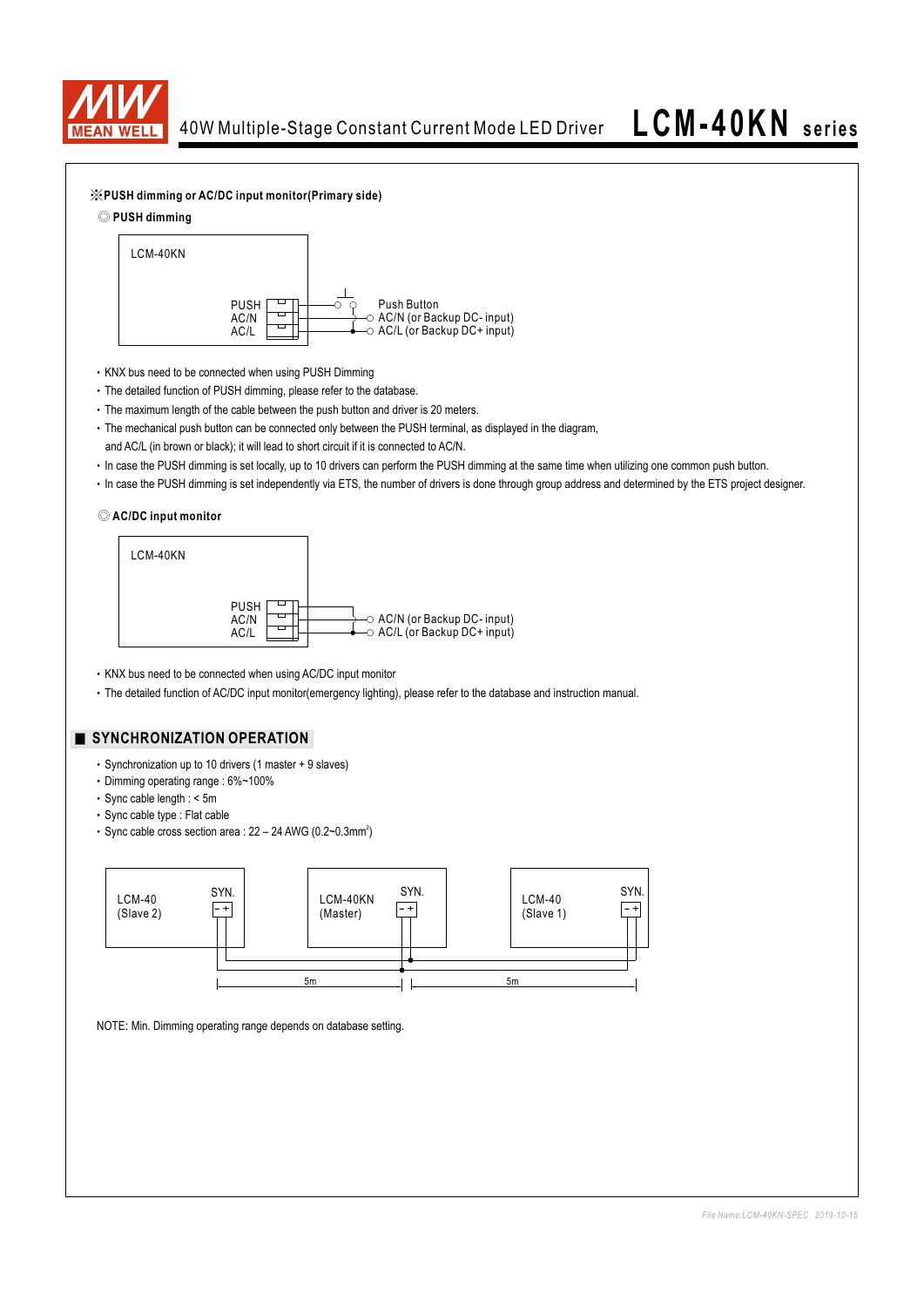

## **TEMPERATURE COMPENSATION OPERATION**

LCM-40KN have the built-in temperature compensation function ; by connecting a temperature sensor (NTC resistor) between the *+NTC / -NTC* terminal of LCM-40KN and the detecting point on the lighting system or the surrounding environment, output current of LCM-40KN could be correspondingly changed, based on the sensed temperature, to ensure the long life of LED.



◎ LCM-40KN can still be operated normally when the NTC resistor is not connected and the value of output current will be the current level selected through the DIP switch.

### ◎ NTC reference:

| NTC resistance I | <b>Output Current</b>                                                                                                                                                        |
|------------------|------------------------------------------------------------------------------------------------------------------------------------------------------------------------------|
| 220K             | $\leq 60^{\circ}$ (C, 100% of the rated current (corresponds to the setting current level)<br>> 60℃, output current begins to reduce, please refer to the curve for details. |
| 330K             | $\leq 70^{\circ}$ (100% of the rated current (corresponds to the setting current level)<br>>70℃, output current begins to reduce, please refer to the curve for details.     |
| 470K             | $\leq 80^{\circ}$ (c, 100% of the rated current (corresponds to the setting current level)<br>> 80℃, output current begins to reduce, please refer to the curve for details. |

Notes: 1. MEAN WELL does not offer the NTC resistor and all the data above are measured by using THINKING TTC03 series.

2. If other brands of NTC resistor is applied,please check the temperature curve first.

◎ KNX control, dimming and synchronization function of the driver will be invalid when the "temperature compensation" function is in use.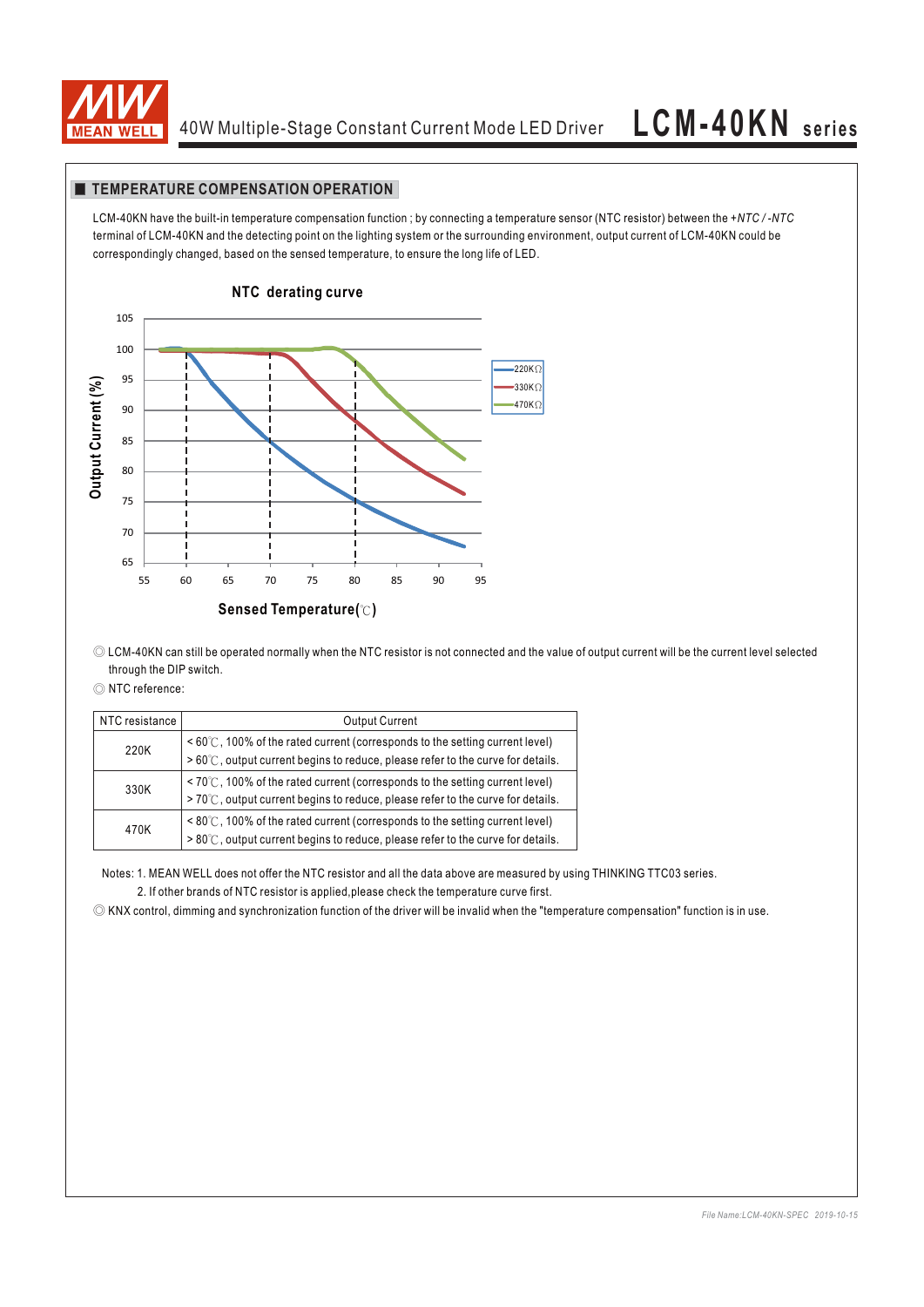

40W Multiple-Stage Constant Current Mode LED Driver

**LCM-40KN se ries**

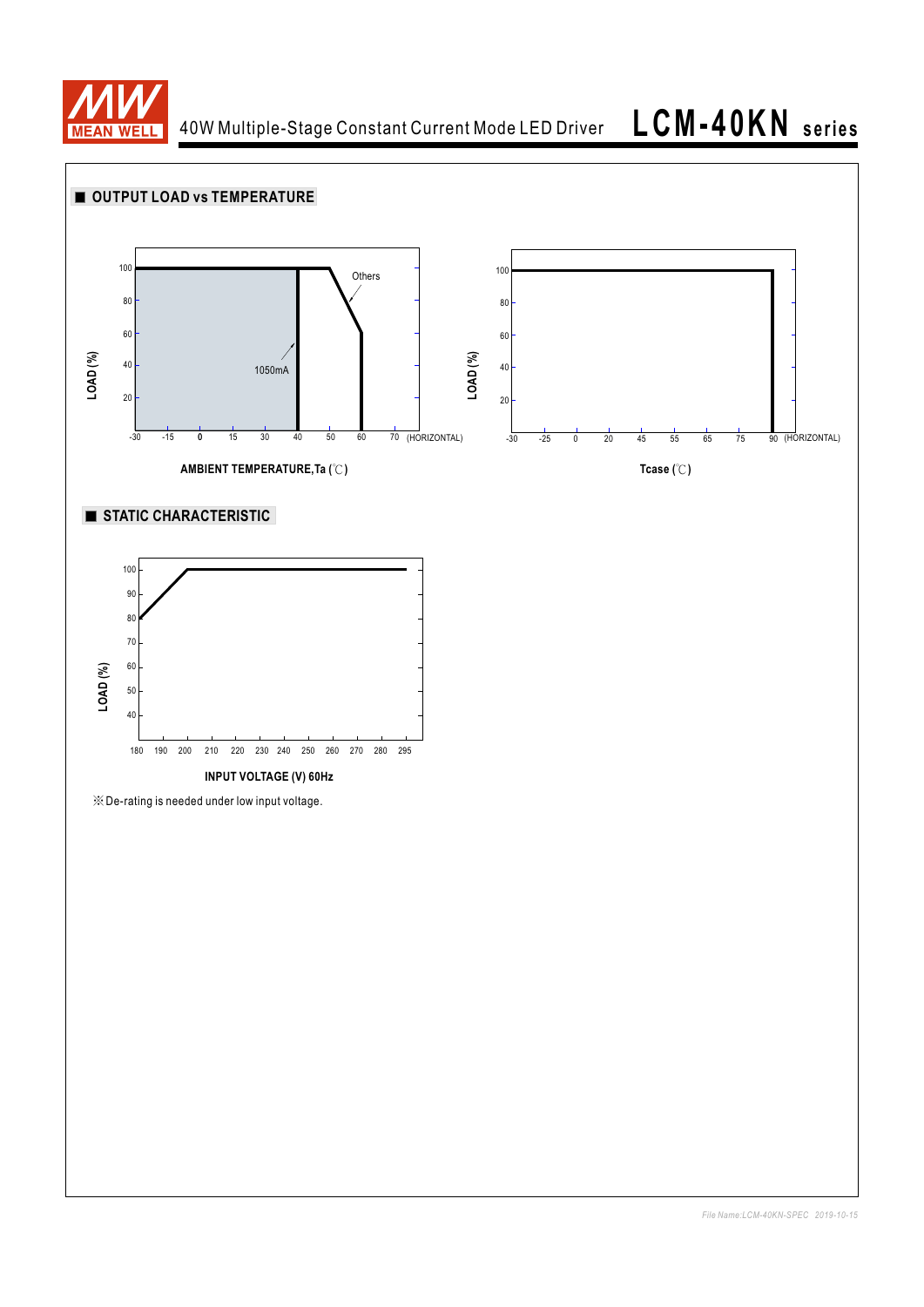

40W Multiple-Stage Constant Current Mode LED Driver **LCM-40KN series**



*File Name:LCM-40KN-SPEC 2019-10-15*